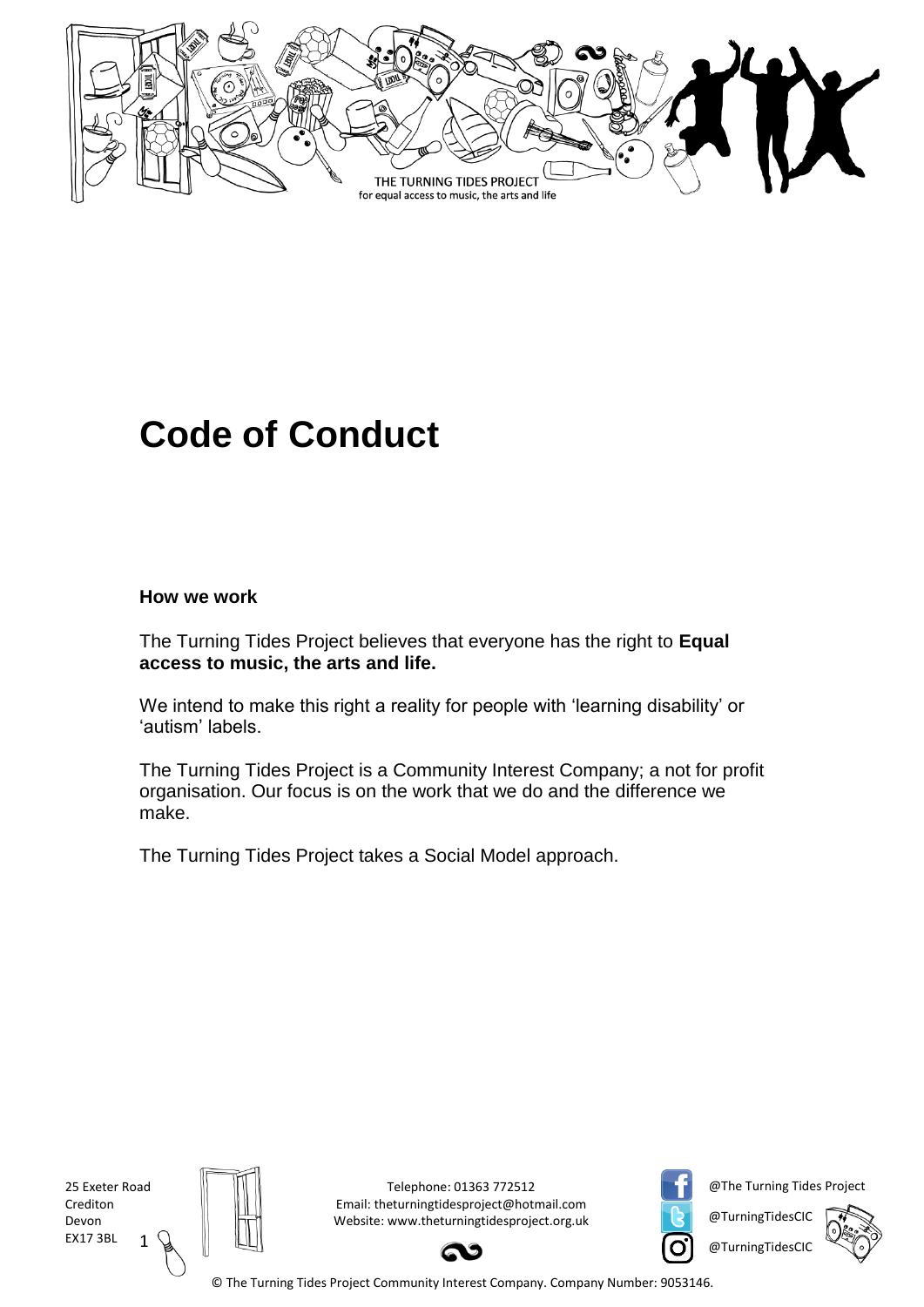

## **Code of Conduct**

#### **General Description of the Turning Tides Project**

The Turning Tides Project is a Community Interest Company, launched in June 2014, Company Number 9053146.

The aim of the project is to make equal access to music, the arts and life a reality for people with 'learning disability' or 'Autism' labels in Devon.

The Turning Tides Project employs both staff and sessional workers. This helps us to ensure that the Project meets its aims and objectives and can access a wide pool of talented, unique and creative people, without limitation.

*All Sessional workers are self-employed and are therefore personally responsible for ensuring that they submit individual tax returns to HMRC.*

The Turning Tides Project holds 3<sup>rd</sup> Party Liability Insurance up to £5 million.

#### **The Turning Tides Project Core Values**

We believe that ........

- Encouragement to star-gaze
- Freedom to follow dreams
- Support to make dreams a reality
- Opportunities to shine .........Turns Tides.

 $\mathcal{I}$ 25 Exeter Road Crediton Devon EX17 3BL



Telephone: 01363 772512 Email: theturningtidesproject@hotmail.com Website: www.theturningtidesproject.org.uk



@The Turning Tides Project

@TurningTidesCIC @TurningTidesCIC



© The Turning Tides Project Community Interest Company. Company Number: 9053146.